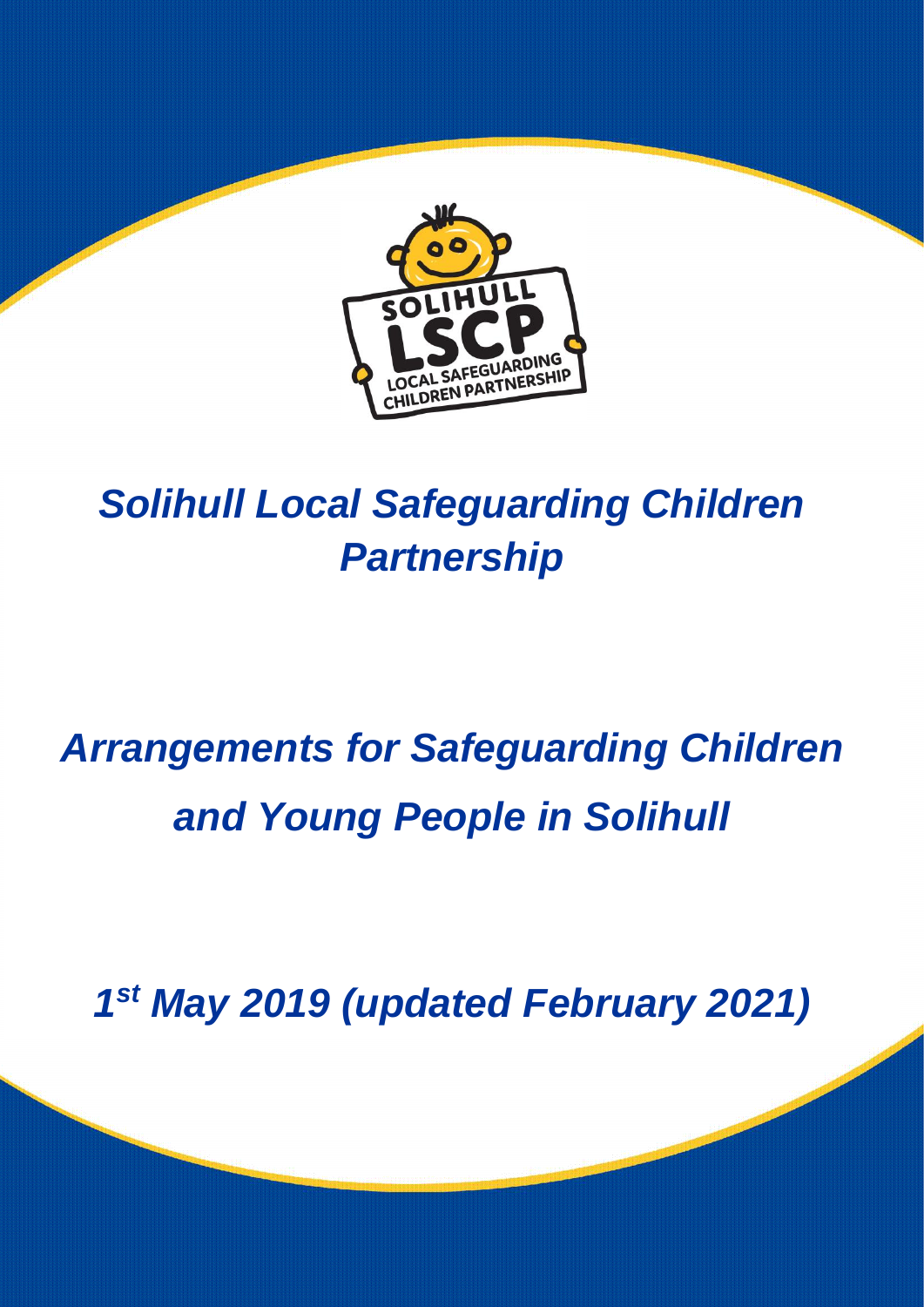#### **Content Page**

| 5. Engagement with Early Years Settings, Schools and Educational Establishments9 |  |
|----------------------------------------------------------------------------------|--|
|                                                                                  |  |
| 7. Assessing the Effectiveness of Help Being Provided to Children and Families14 |  |
|                                                                                  |  |
|                                                                                  |  |
|                                                                                  |  |
|                                                                                  |  |
|                                                                                  |  |
|                                                                                  |  |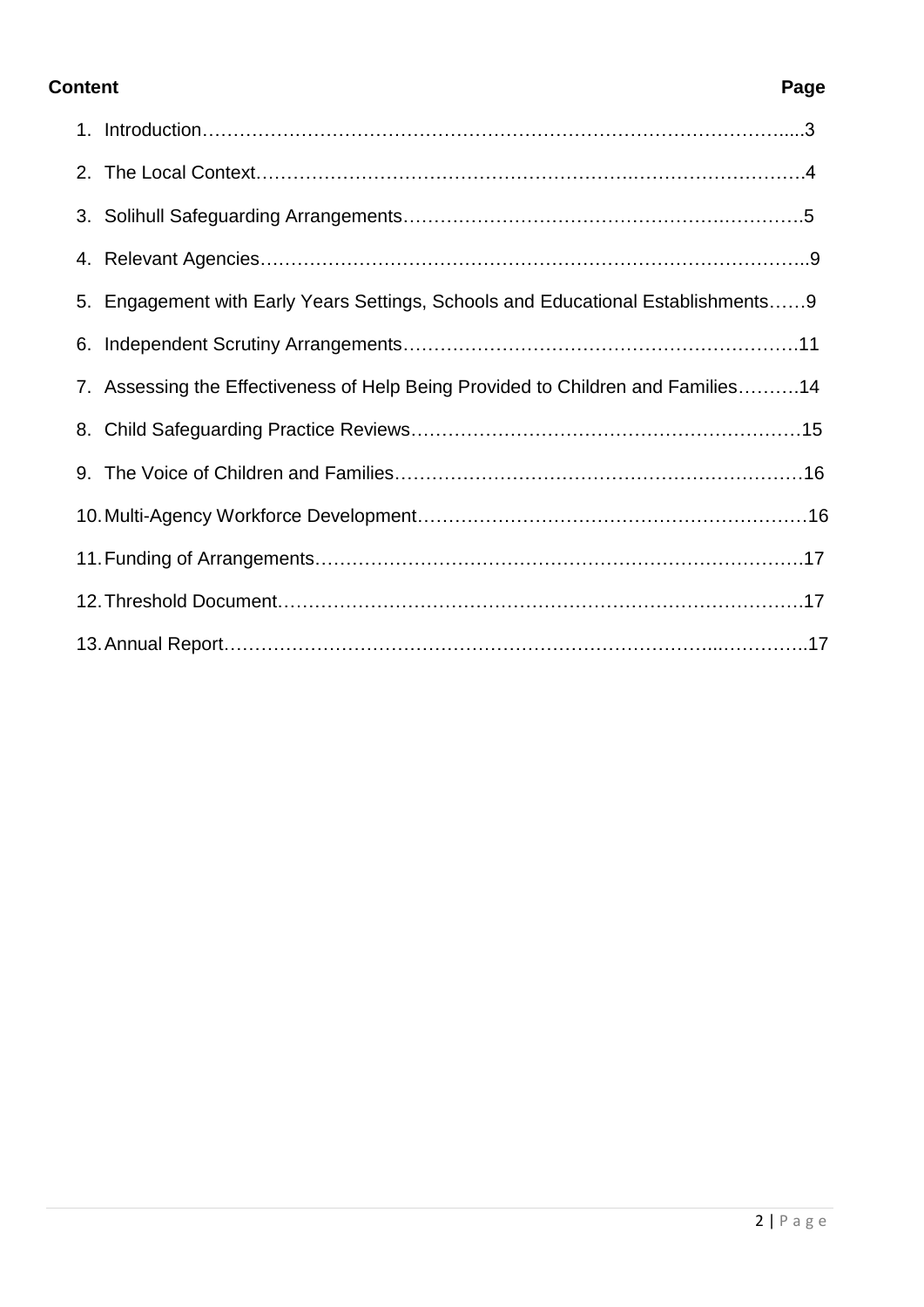#### **1. Introduction**

This document sets out how as the safeguarding partners in Solihull we intend to work together with our wider partners to keep local children and young people safe, and to promote their welfare. These are our published arrangements, which fulfil our responsibility under Working Together to Safeguard Children 2018 to set out those arrangements.

A 'safeguarding partner' is defined under the Children Act 2004 (as amended by the Children and Social Work Act 2017). Within Solihull the safeguarding partners are:

- (a) Solihull Metropolitan Borough Council
- (b) Birmingham and Solihull Clinical Commissioning Group
- (c) West Midlands Police

In recognition of the developing understanding of the wider risks faced by children and young people today whilst acknowledging the need to remain focused on the quality and effectiveness of well established services, these safeguarding arrangements have been designed to allow partner agencies and practitioners to react to local safeguarding needs in a more flexible and dynamic way. Learning and improvement has been placed at the centre of the arrangements, with a focus on understanding the impact of our work on the outcomes for local children and young people.

We also recognise the importance of understanding how our new arrangements relate to the work of other local partnerships and wider governance framework. This is set out within the document, together with our arrangements for independent scrutiny of our work, which we very much welcome.

We believe these arrangements demonstrate our commitment to keeping children and young people safe in Solihull, and to working with our partners to continuously improve our effectiveness in achieving this. We look forward to building on the strong partnership commitment and support we enjoyed as a Local Safeguarding Children Board as we embark on this new way of working.

Signed:

nijse Kas

Borough Council



Solihull Metropolitan West Midlands Police Birmingham and Solihull CCG



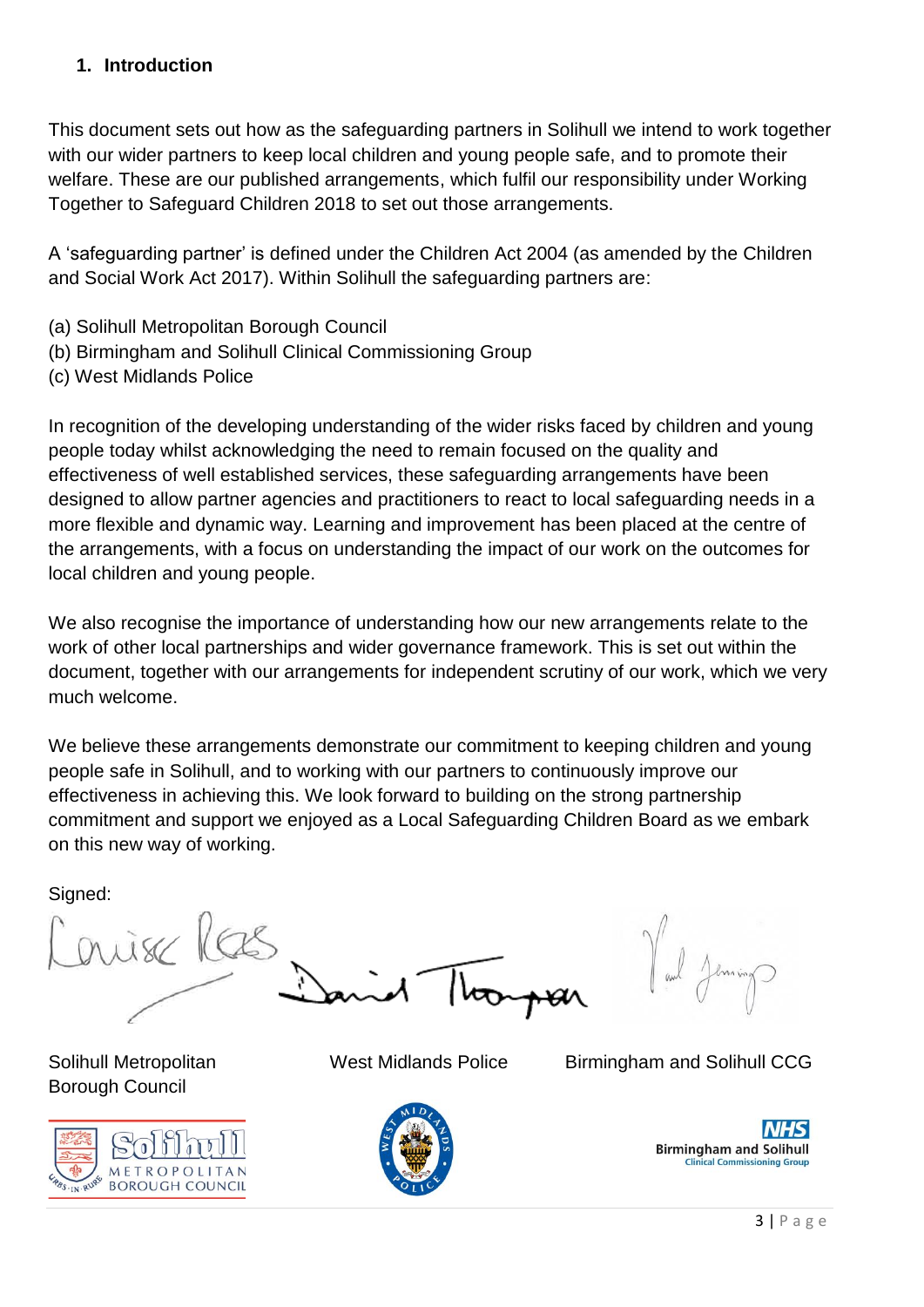#### **2. The Local Context**

Solihull's Local Safeguarding Children Partnership arrangements apply only to the area defined by that of Solihull Local Authority. It should be noted that although two of the three safeguarding partners, Birmingham and Solihull CCG and West Midlands Police cover an area larger than Solihull, these arrangements relate purely to the Solihull Local Authority area. That said, where appropriate and beneficial to effective working, certain functions will be delivered across a wider footprint, for example by sharing multi-agency procedures and rapid review processes with other areas in the West Midlands region.

Solihull is a broadly affluent borough characterised by above-average levels of income and home ownership, and the borough as a whole is subject to relatively limited levels of deprivation. Solihull is however challenged by a prosperity gap, with performance indicators in the Regeneration Area, framed by the wards of Chelmsley Wood, Kingshurst & Fordbridge and Smith's Wood to the north of Birmingham International Airport, significantly lagging the rest of the Borough. The impact of this is felt across a broad range of outcomes including educational attainment, employment, crime and health. We will therefore take care as a partnership to understand the postcode variations.

Solihull has significant geographic and infrastructure advantages, lying at the heart of the West Midlands motorway network, with excellent public transport connections with the Birmingham city conurbation and linked to European and global markets by Birmingham International Airport. Economically, this supports a strong service sector economy with a thriving Solihull town centre and key regional strategic assets, for example the NEC complex, Land Rover and the Birmingham & Blythe Valley Business Parks.

Solihull is in the midst of dynamic and rapid socio-demographic change. The Black and Asian Minority Ethnic (BAME) population more than doubled between the censuses of 2001 and 2011, at which point people from a BAME background represented nearly 11% of the total population. Yet the Borough is less diverse than England as a whole and significantly less so than neighbouring Birmingham, but with BAME groups representing a relatively higher proportion of young people in Solihull (over 15% of those aged 15 and under) this representation is set to increase.

Whilst Solihull's population is ageing, the age profile of a number of wards in North Solihull is significantly younger than the rest of the Borough. This difference in age profile is important in our deliberations about the development of services, particularly in relation to the development of early help support to families.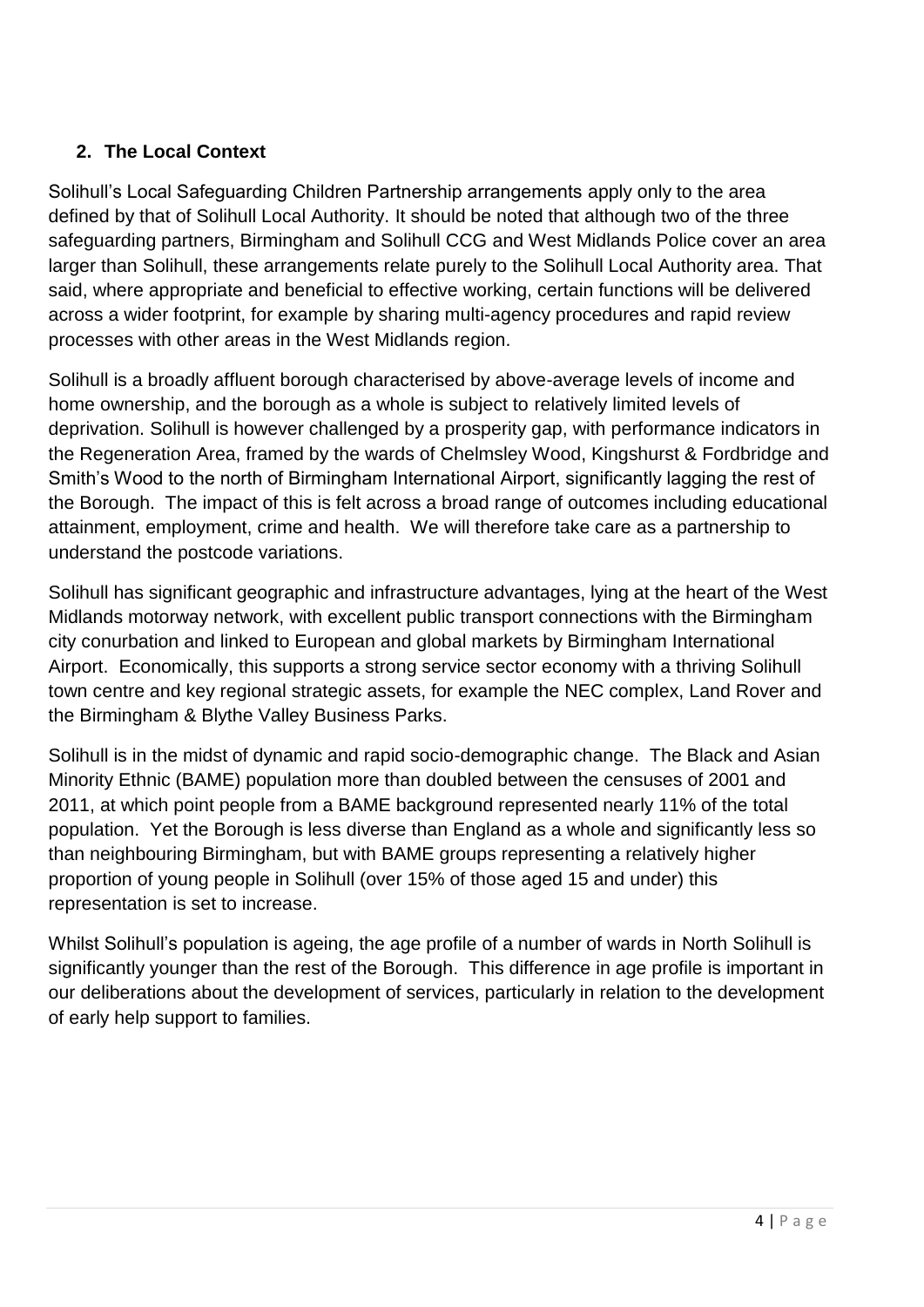#### **3. Solihull Safeguarding Arrangements**

Although Solihull Local Safeguarding Children Board was rated as 'good' by Ofsted, the changes to multi-agency arrangements brought about by the Children and Social Work Act 2017 was recognised by Solihull partners as an opportunity to improve on the effectiveness of their those arrangements. Partners undertook a process to review the range of activities completed by Solihull Local Safeguarding Children Board, and their effectiveness both individually and collectively in supporting the delivery of efficient and effective child safeguarding arrangements. This process has led to a model for our new safeguarding arrangements which will promote a more dynamic and flexible approach to continuously improving our work in keeping children safe in Solihull.

Solihull's multi-agency safeguarding children arrangements will be based on three key groups. These groups will drive the multi-agency safeguarding activity within a framework based upon the 'Kolb' learning cycle of 'experience, reflection, theorising and experimenting'. A diagram of the new arrangements is set out in Figure 1 below.



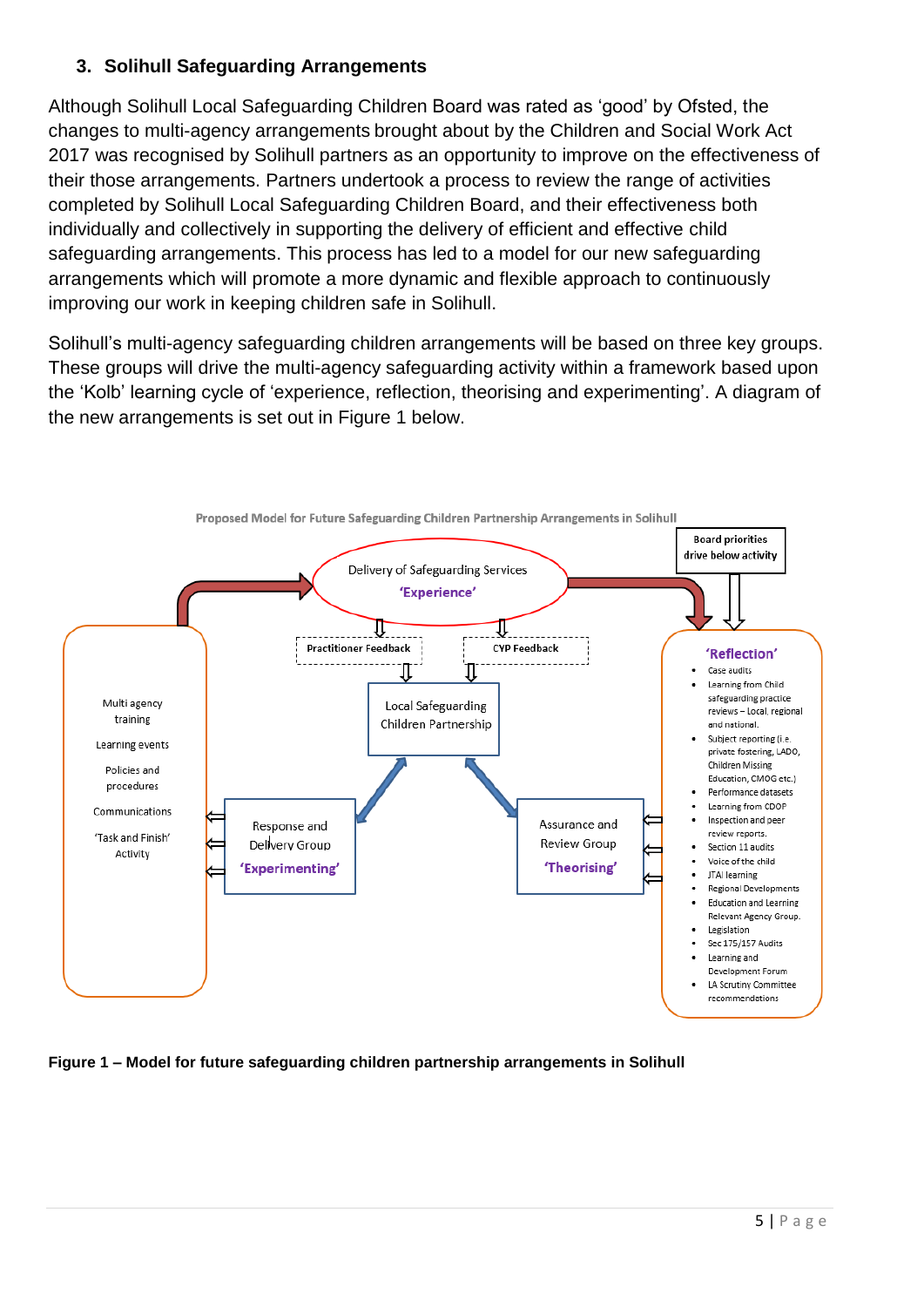#### **i) The Assurance and Review Group (ARG)**

The Assurance and Review Group will assess and quality assure information coming from the reflective activities within the partnership arrangements. This includes but is not limited to:

- Case audits
- Child safeguarding practice reviews
- The Education and Learning Relevant Agency Group
- Regular subject reporting (Local Authority Designated Officer (LADO), private fostering, children missing education etc.)
- Performance datasets
- Learning from Child Death Overview Process (CDOP) in relation to safeguarding
- Inspection and peer review reports
- Single agency audit activity
- Feedback from children, young people and families
- Joint Targeted Area Inspection (JTAI) learning
- Regional developments
- Changes to legislation

The group will identify priorities and patterns from this work and recommend key multi-agency work streams to the Local Safeguarding Children Partnership (LSCP). These work streams will be based on the LSCP priorities and their potential impact on the effectiveness and efficiency of local safeguarding arrangements. A link to the ARG Terms of Reference can be found [here.](https://www.safeguardingsolihull.org.uk/lscp/wp-content/uploads/sites/3/2021/12/Assurance-Review-Group-Terms-of-Reference-V3.pdf)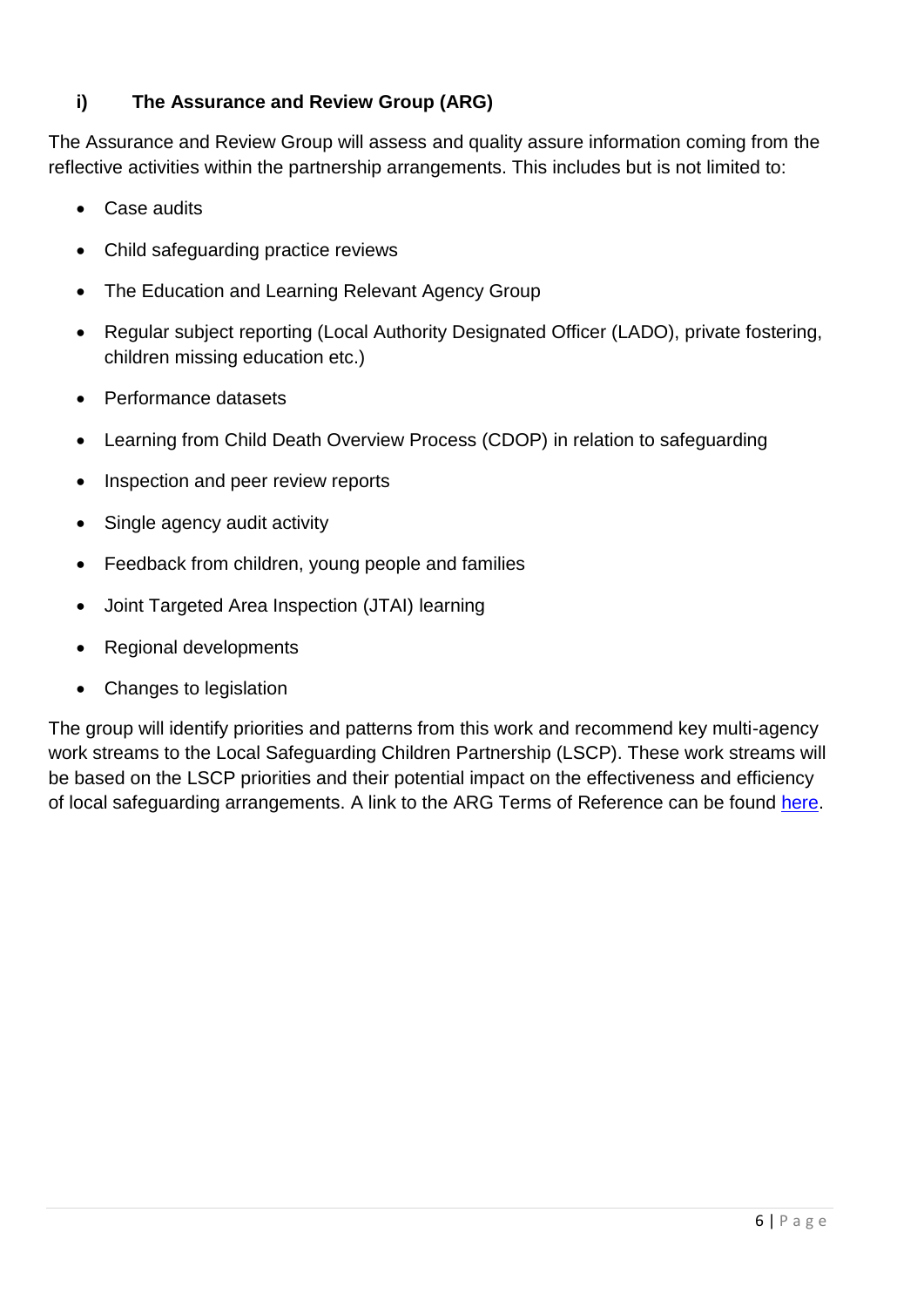### **ii) Local Safeguarding Children Partnership (LSCP) Executive Group**

The Local Safeguarding Children Partnership (LSCP) Executive Group is central to decision making. It will decide on which aspects of work identified and presented by the Assurance and Review Group will be taken forward for action by the Response and Delivery Group.

The LSCP Executive will have oversight of the entire cycle of reflective activities, assurance and review, response and delivery, actions resulting from learning and the safeguarding experience of children, young people and practitioners. All work will be driven by the LSCP's [priorities](https://www.safeguardingsolihull.org.uk/lscp/about-the-local-safeguarding-children-partnership/what-is-the-local-safeguarding-children-partnership/) it will review as further information is provided from those activities, the voice of children and young people and practitioner feedback.

Finally, the LSCP will have responsibility for ensuring that the selected work priorities are delivered in such a way that they make a positive impact on the outcomes for children and young people in Solihull. This will be achieved through the effective scrutiny and oversight of all aspects of the LSCP learning cycle and associated activities. A link to the LSCP Executive Group Terms of Reference can be found [here.](https://www.safeguardingsolihull.org.uk/lscp/wp-content/uploads/sites/3/2021/12/4b.-LSCP-Executive-Terms-of-Reference-updated-February-2021.pdf)

The membership of the LSCP Executive is;

- 1. Local Authority Director of Children's Services
- 2. CCG Chief Nurse
- 3. Police Borough Commander
- 4. Chair of Assurance and Review Group
- 5. Chair of Response and Delivery Group
- 6. CCG Head of Safeguarding
- 7. Cabinet Member for Children's Services, Education & Skills
- 8. Independent Scrutineer
- 9. Schools Representative (as nominated by the Education and Learning Sub Group)
- 10. Business Manager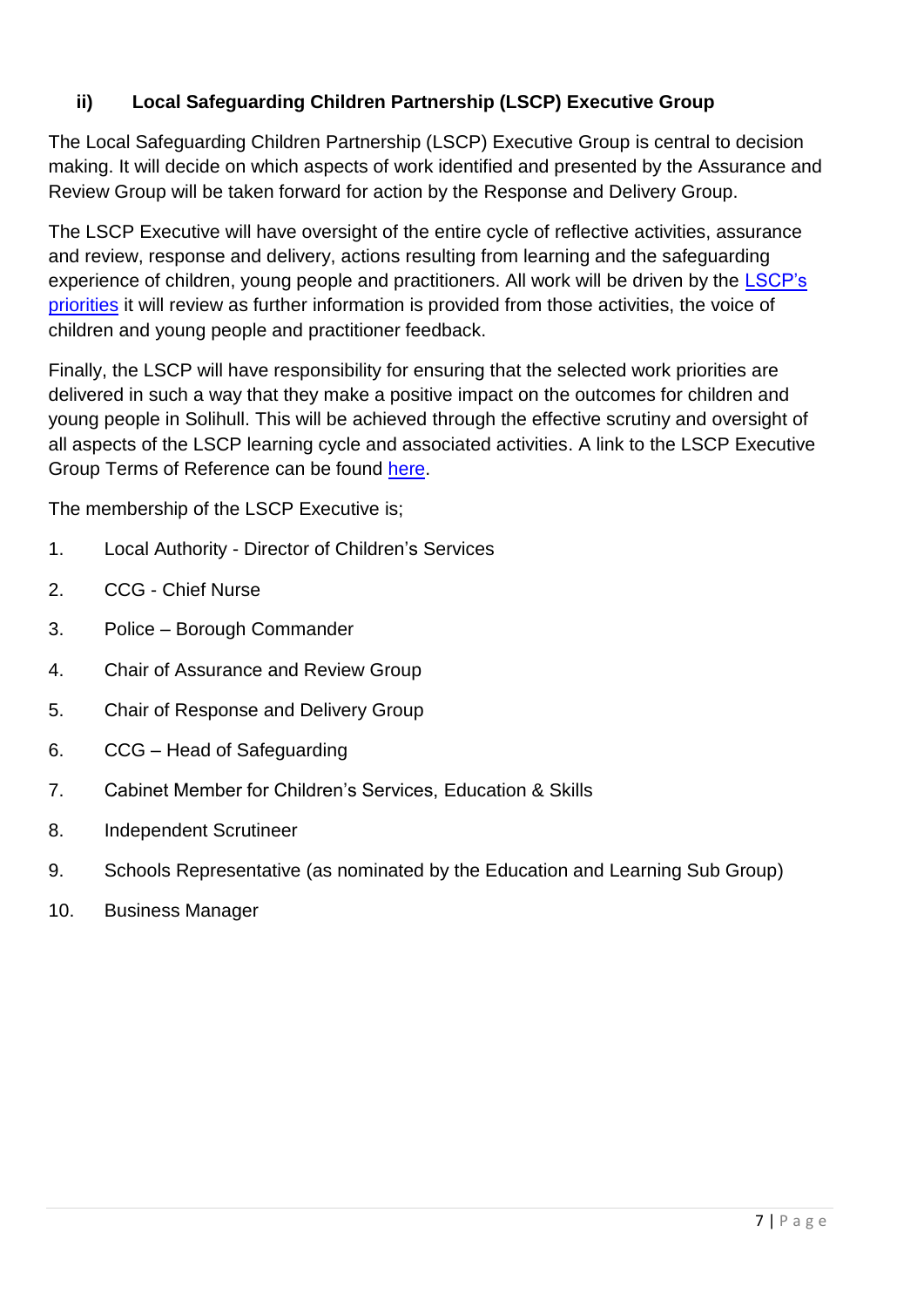#### **iii) The Response and Delivery Group (RDG)**

The role of the Response and Delivery Group is to drive forward the decisions from the Local Safeguarding Children Partnership (LSCP) on actions they have agreed will strengthen local safeguarding arrangements in line with partnership priorities.

The Response and Delivery Group will develop the action plan put forward to the LSCP by the Assurance and Review Group, take forward the actions associated with these decisions and disseminate the associated learning through:

- Multi-agency training
- Learning events
- Changes to, or new policies and procedures and their dissemination
- Communications to all partner agencies
- Task and finish activity to enable delivery of learning

The Response and Delivery Group will therefore drive the process of continuous improvement through the effective cycle of practitioner led evolution of policy, communication and learning. In doing so, the group will ensure that its activities remain focused on both the LSCP priorities and the impact on the effectiveness and efficiency of local safeguarding arrangements.

Having been completed, the effectiveness of the response on improving services to children and young people will be tested through the assurance/review processes as described in paragraph 7 below. A link to the RDG Terms of Reference can be found [here.](https://www.safeguardingsolihull.org.uk/lscp/wp-content/uploads/sites/3/2021/12/4.-Response-and-Delivery-Group-Terms-of-Reference.doc.pdf)

The work within the partnership structure will be driven by a reporting and planning process and there are templates available for the [Priority Review Tool](file://///solihull/corp/acpc/LSCP/Publications/Website%20Publications/New%20arrangements/Priority%20Review%20Tool.pdf) and [Report Review Tool.](file://///solihull/corp/acpc/LSCP/Publications/Website%20Publications/New%20arrangements/Report%20Review%20Tool.pdf)

#### **(iv) Child Safeguarding Practice Review Panel**

In December 2020 the safeguarding partners incorporated a standing Child Safeguarding Practice Review Panel into the structure for the multi-agency safeguarding arrangements in Solihull. The CSPR Panel has delegated responsibility from the Solihull Local Safeguarding Children Partnership to consider referrals for child safeguarding practice reviews in order to make recommendations against the statutory criteria to the Independent Scrutineer who makes the final decision on behalf of the Safeguarding Partners as to what, if any, review is to be undertaken. It provides a multi-agency decision making forum for all referrals for child safeguarding practice reviews and this includes the Rapid Review process which follows a notifiable Serious Incident.

The main purpose of the Child Safeguarding Practice review Panel is:

- To consider CSPR referrals and to undertake Rapid Reviews following notifiable serious incidents.
- To commission local child safeguarding practice reviews as agreed by the safeguarding partners.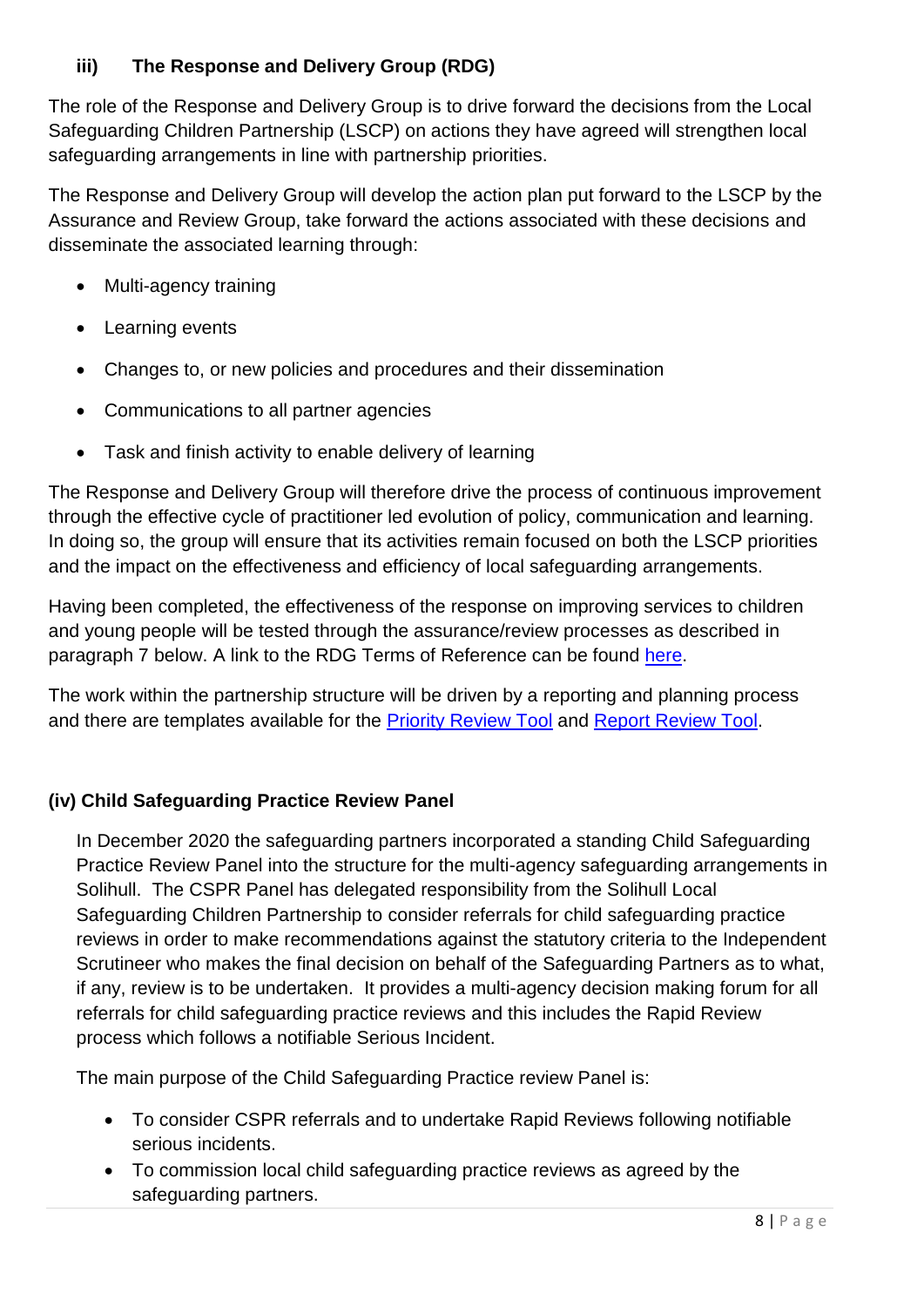- To make recommendations for single agency reviews or other agency actions where a statutory local child safeguarding practice review is not being recommended. The CSPR Panel chair will write to agencies to confirm the recommendation. Agencies will be requested to advise why if they disagree with the recommendation.
- To monitor the work that is commissioned and the resulting action plans in regard to both statutory and non-statutory reviews and to escalate issues when appropriate to the safeguarding partners.
- To review the findings from local child safeguarding practice reviews and other local statutory reviews (such as Safeguarding Adults Reviews and Domestic Homicide Reviews) and national child safeguarding practice reviews conducted by the National Panel in order to identify the implications for local learning lessons.

A link to the CSPR Panel Terms of Reference can be found [here.](https://www.safeguardingsolihull.org.uk/lscp/wp-content/uploads/sites/3/2021/12/TOR-CSPR-Group-3.pdf)

#### **4. Relevant Agencies**

In recognising the strength of the current partnership arrangements in Solihull which are rooted in the commitment and contribution of a wide partnership base, we have reflected this in naming a comprehensive list of relevant agencies to work with our safeguarding partners.

NHS England West Midlands

Coventry and Warwickshire Partnership Trust

University Hospitals Birmingham

Birmingham and Solihull Mental Health NHS Foundation Trust

Solihull Community Housing

UK Visa and Immigration

CAFCASS

West Midlands Fire Service

Probation Service

Community, Voluntary Sector South Warwickshire NHS Foundation Trust

All Solihull schools and educational establishments, regardless of size or type, are named as Relevant Agencies by the Local Safeguarding Children Partnership (LSCP).

#### **5. Engagement with early years settings, schools (including independent schools, academies and free schools) and other educational establishments**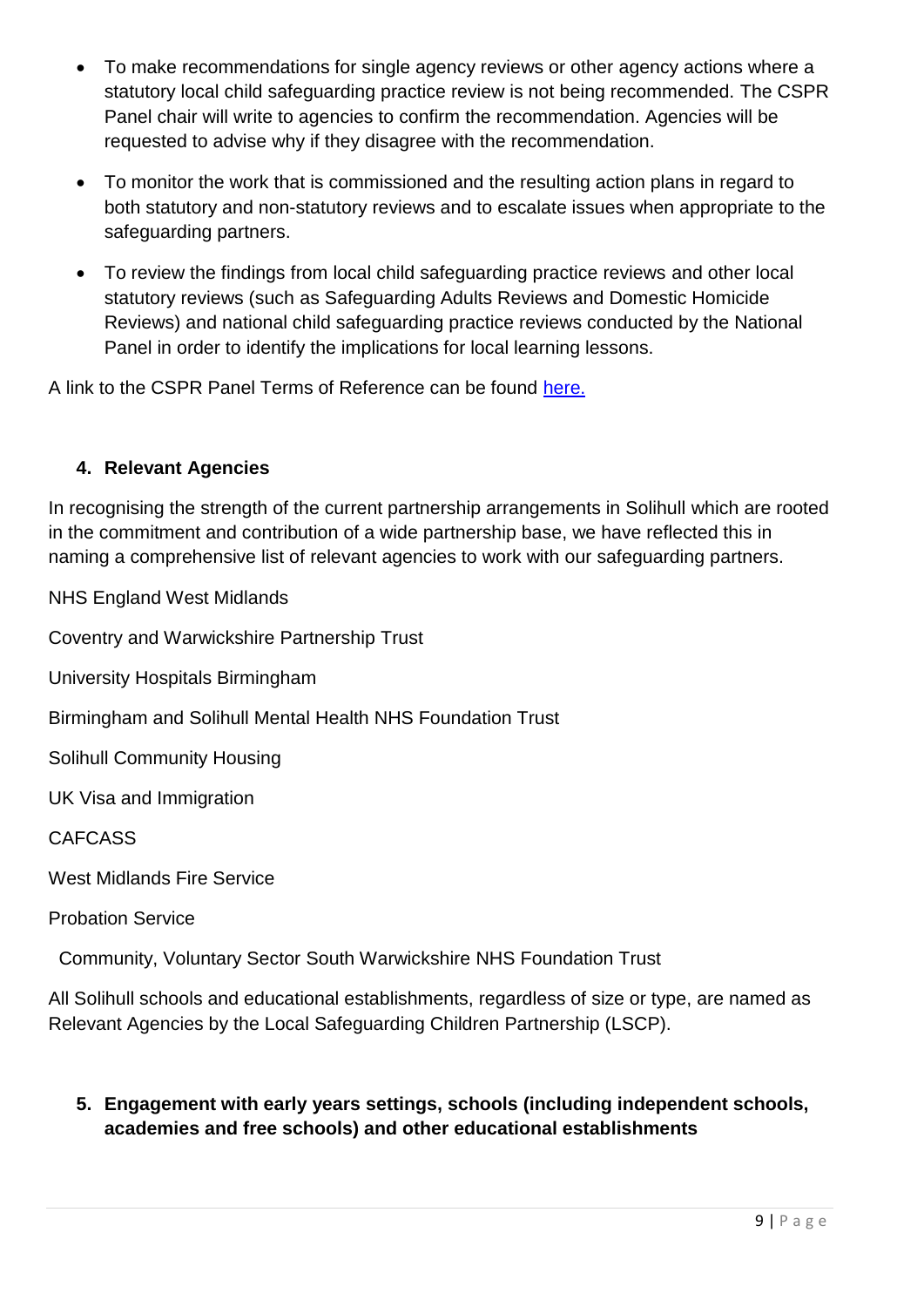The Solihull safeguarding partnership has a strong history of engagement with education providers through the previous Board's Education and Early Years Sub Group. Under our new arrangements we are determined to both retain and build on those well established links.

Schools will be engaged as relevant agencies as follows:

- Schools are represented within the Partnership model by the Education and Learning Relevant Agencies Group (ELRAG) which has agreed [terms of reference.](https://www.safeguardingsolihull.org.uk/lscp/wp-content/uploads/sites/3/2021/12/5.-Education-and-Learning-Relevant-Agencies-Group-Terms-of-Reference.pdf) This group will be chaired by the Local Authority and will have representatives from the following;
- o Two schools from each of the Collaboratives attending the Group, one from a primary and one from a secondary school
- o Special schools
- o Two independent schools
- o Early Years (via private nurseries, child minders or Children's Centres)
- o SWFT (School nurses)
- o School Governors
- o Colleges or post 16 providers
- o Bespoke training providers
- o Pupil Referral Units
- o External Education Welfare Support (e.g. CSAWs)
- o Local Police representative from the Solihull Police and Schools' Partnership.
- o Any other places where children learn but which is not registered as a school e.g. Madrasahs, bespoke apprenticeships and Sunday Schools.

All school representatives to be head or deputy head teacher, or from the school's senior leadership team.

The above forms the basis of core and regular attendance on the Group in order to cover as many types of schools or learning settings as possible in a more multi-disciplinary way. In addition to these core members, other professionals, such as Educational Psychologists, Children's Social Care, Domestic Abuse specialists etc. will be invited as and when required by the agenda.

The Education and Learning Relevant Agencies Group will be further aligned to the LSCP by:

o Designated Safeguarding Leads from each Collaborative will meet together on a regular basis to discuss safeguarding, the work of the Partnership and its priorities, legislation, transition from primary to secondary and any other relevant issues for schools. Any identified issues will be fed into the Education and Learning Relevant Agencies Group for inclusion in the report to the Partnership. This is an expectation of a school being named as a Relevant Agency.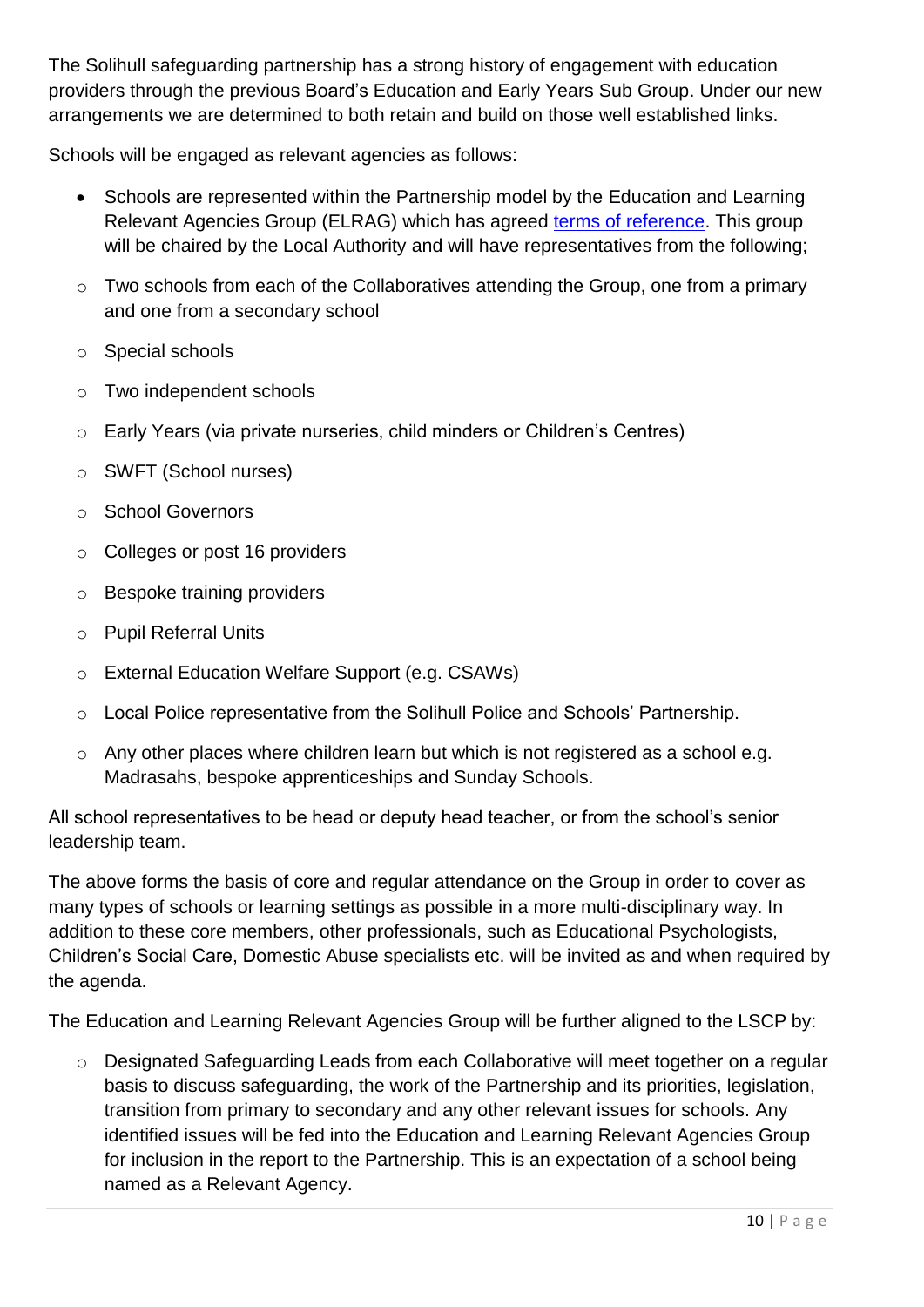Because of the importance of schools being relevant agencies and working together with the LSCP, a schools representative as nominated by the Education and Learning Relevant Agencies Group will sit on the LSCP Executive to add a level of understanding for, and scrutiny by, schools on decisions and the process of the LSCP model.

Schools will report to the LSCP via the Education and Learning Relevant Agencies Group which meets bi-monthly. A report on concerns fed in by schools, targets via the Section 157/175 Safeguarding audit of all schools, targets via the Business Plan on the LSCP's priorities and reports of any good practice will be provided for the Assurance and Review Group of the Safeguarding Partnership Model, with follow up actions being delivered within the Response and Delivery Group.

#### **6. Independent Scrutiny Arrangements**

The independent scrutiny function as set out in statutory guidance (Working Together 2018); will provide the critical challenge and appraisal of Solihull's multi-agency safeguarding partnership arrangements in relation to children and young people.

Solihull's local children safeguarding arrangements has a two-tier model to independent scrutiny. The first tier is delivered by the retention of an independent person (scrutineer) with chairing functions, but with a greater emphasis on the scrutiny and challenge role.

The safeguarding partners will be responsible for agreeing with the scrutineer the key deliverables and performance indicators. Progress against these will be reported back to the safeguarding partners.

At the first tier of scrutiny the **key functions** of the scrutineer are;

- To Chair the LSCP Executive meetings to provide scrutiny and challenge by observation and questioning.
- Agenda planning and preparation in conjunction with the LSCP Business Manager.
- To represent the Partnership at other meetings / events within the Borough, regionally and nationally.
- To represent the Partnership in media matters.
- To regularly review and monitor LSCP relevant agencies and recommend any membership changes to the safeguarding partners.
- To challenge and judge the effectiveness and impact of services to protect children and young people.
- Assist when there is disagreement between the leaders responsible for protecting children in the agencies involved in multi-agency arrangements.
- Support a culture and environment conducive to robust scrutiny and constructive challenge.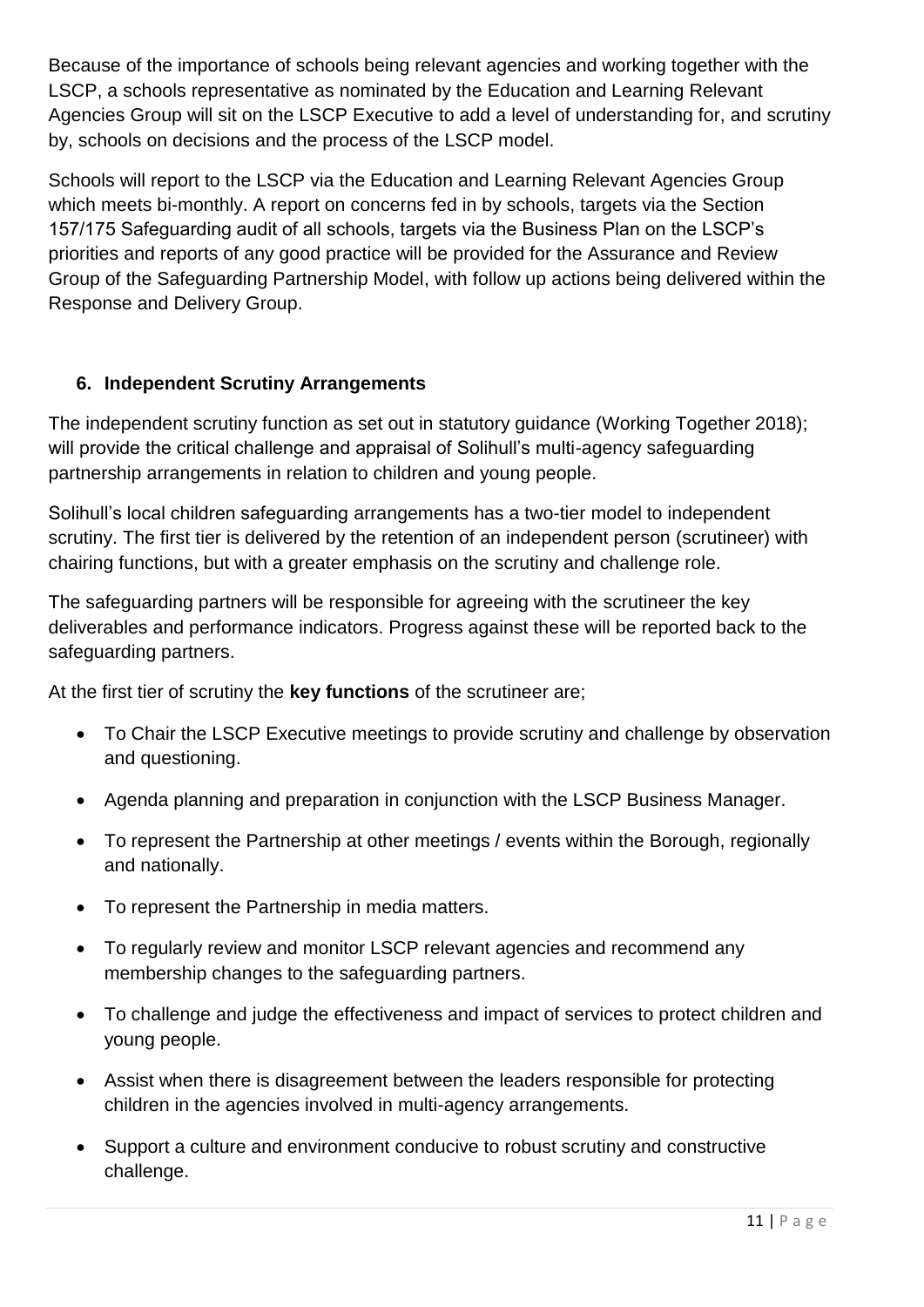- Scrutinise the decision not to notify an incident to the Child Safeguarding Practice Review Panel where it was originally thought to meet the statutory criteria.
- To scrutinise the decision of the partners to undertake, or not, a local review having identified that a serious child safeguarding case meets the statutory criteria.
- Provide consistency through out the contract period and be available to the LSCP as required.
- Through environmental scanning assist the Assurance and Review Group in identifying emerging safeguarding issues for the LSCP to consider.

The scrutineer will also be challenging and judging the effectiveness and impact of services by;

- Ensuring that the voices of children, young people and their families are appropriately represented and heard in the work of the partnership.
- Working with safeguarding partners to develop and monitor a performance-monitoring framework.
- Assessing how well organisations come together to cooperate with one another to safeguard and promote the welfare of children and to hold each other to account for effective safeguarding.
- Contributing to the content of the partnership's annual report on the effectiveness of safeguarding arrangements, their performance and the effectiveness of local services.
- Assessing the effectiveness of the help being provided to children and families including early help.
- Assessing whether the three safeguarding partners are fulfilling their statutory obligations.
- Scrutinising any quality assurance activity (including multi-agency case file auditing and processes for identifying lessons to be learned).
- Scrutinising the effectiveness of training, including multi-agency training, to safeguard and promote the welfare of children.
- Providing the three safeguarding partners with the necessary assurances regarding the robustness and effectiveness of safeguarding arrangements for Solihull.
- Evaluating arrangements for the operation of the safeguarding partnership, including the purpose and functions of board meetings, and recommend and implement appropriate changes.
- Supporting the implementation of the findings and outcomes of any safeguarding reviews, providing professional input to the development of any changes to existing models of delivery.
- Supporting the safeguarding partners in confirming, or not, that effective performance management, audit and quality assurance mechanisms are in place within relevant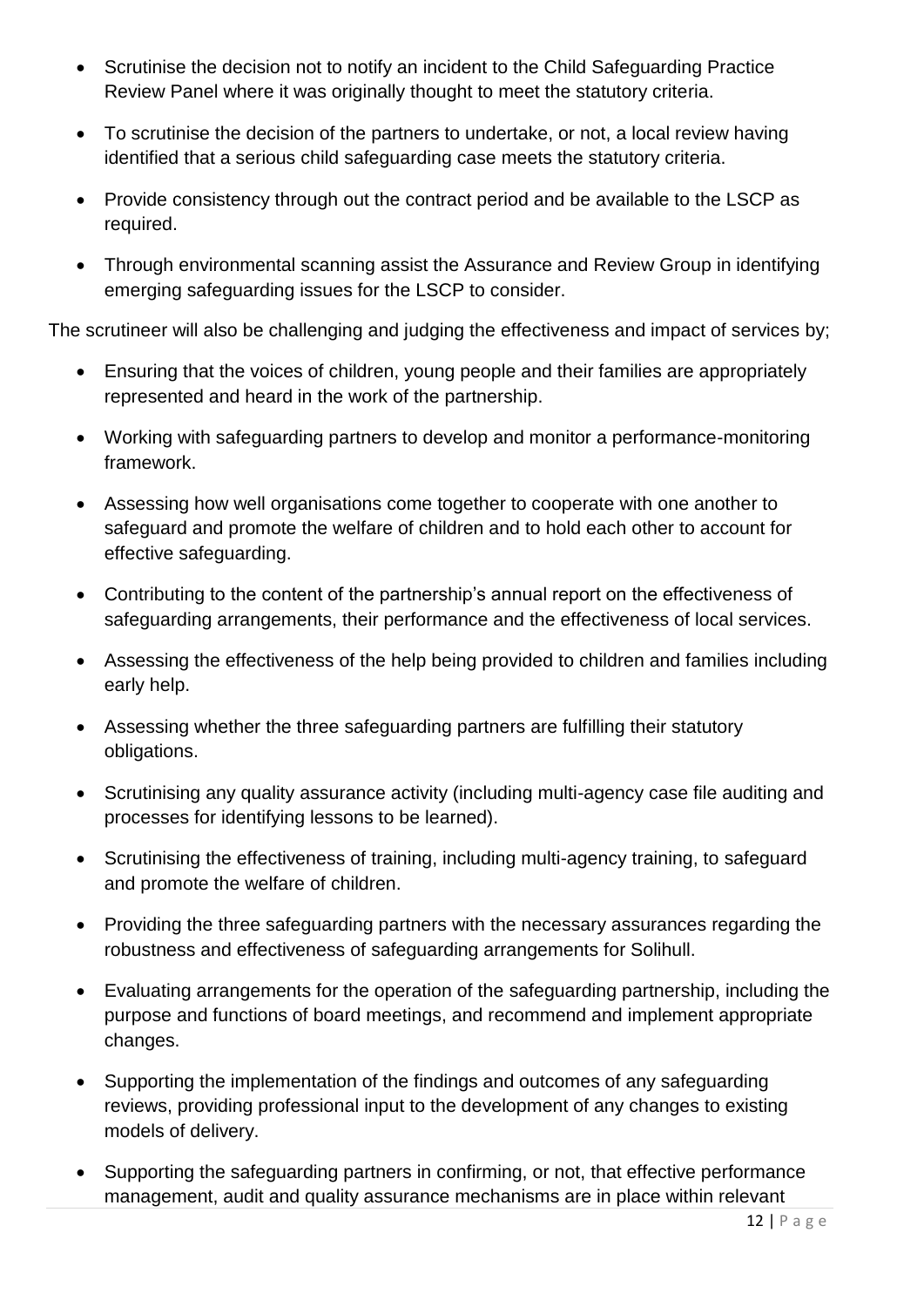agency organisations which will support the three safeguarding partners to fulfil their statutory objectives, and which will enable the partnership to identify and measure its success and impact.

These arrangements will be supported by a second tier of external scrutiny which is to be provided through peer review or inspection processes. The findings from peer reviews or inspections will inform an evaluation of the effectiveness of the local multi-agency safeguarding arrangements. Solihull partners have also recognised the importance of having a clear understanding of the local governance structure for our child safeguarding arrangements. These are set out in figure 2 below. Within this we have sought to recognise the various responsibilities and interdependences or the individual safeguarding partners' governance and scrutiny arrangements. We have also mapped the links from the Local Safeguarding Children Partnership to other partnership forums.



#### Ofsted **HMICFRS JTAI** coc **Single Agency Scrutiny Elected Members Board of Directors** Police and Crime **Governance** Commissioner **External Scrutiny** Arrangements  $CCG$ **Delivery Local Authority** Police Local Safeguarding **Local Safeguarding** Independent **Multi-Agency Adult Board** Children Partnership Scrutineer **Arrangements** Health and **Wellbeing Board** Solihull Together Safer Solihull

**Solihull Local Safeguarding Partnership Mapping of Governance Arrangements** 

**Figure 2 – local governance and scrutiny structure for child safeguarding arrangements in Solihull**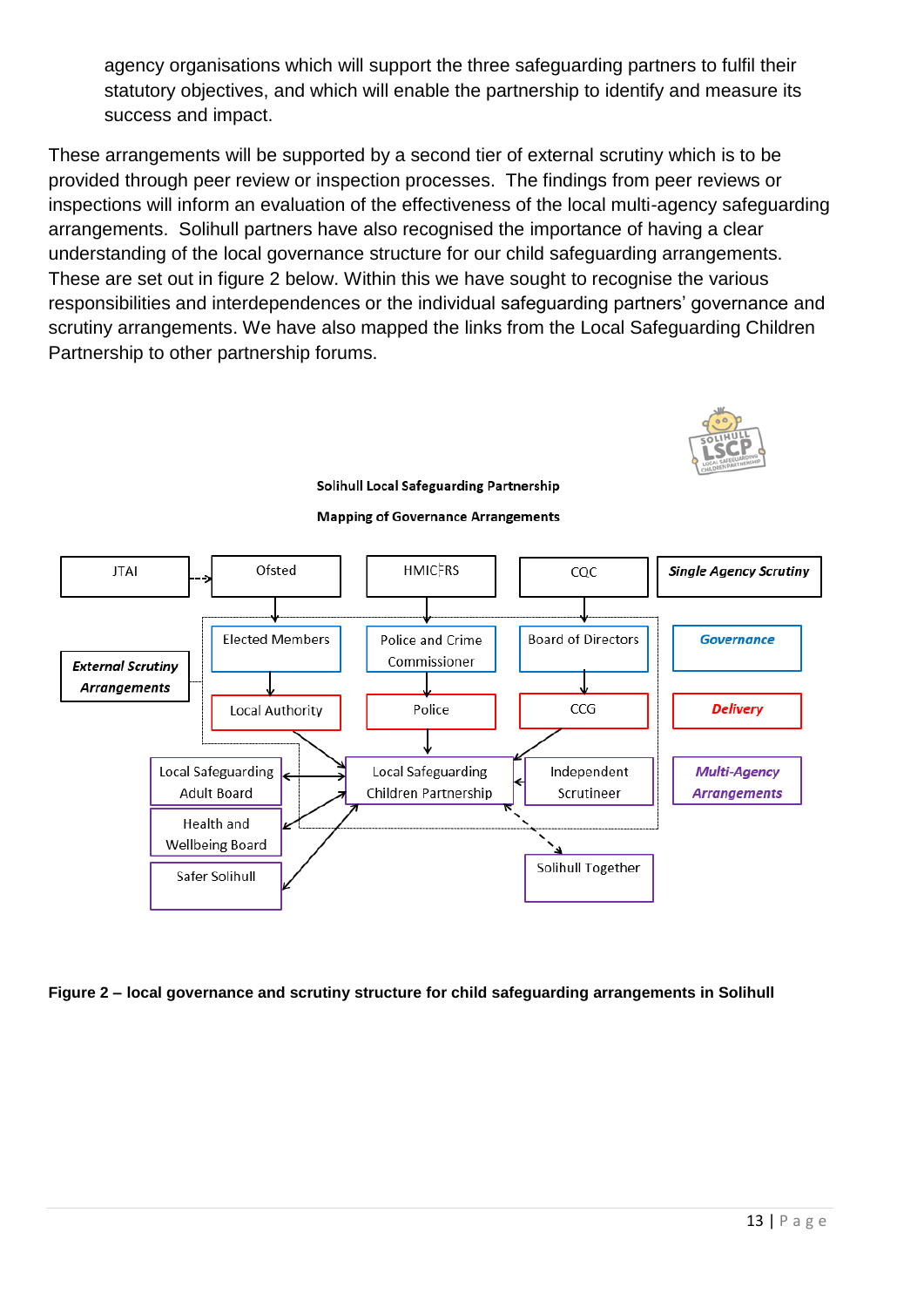#### **7. Assessing the Effectiveness of Help Being Provided to Children and Families**

Within our arrangements the safeguarding partners will assess the effectiveness of help being provided to children, young people and families using the following methods.

- i) Within Solihull there is a well established multi-agency case audit programme, with an annual cycle enabling partners to manage this complex task. Each year twenty four cases are audited in depth with a focus on the priorities of the safeguarding partners. Practitioners are provided with six Key Lines of Enquiry (KLOE's) and 24 accompanying standards to assist them in auditing. Practitioners from all organisations are then invited to attend a Learning Event, allowing them to share their findings from the audits and discuss how to improve multi-agency working. A full audit report is also produced, offering a detailed account of the findings in relation to each Key Line of Enquiry and conclusions. These are then incorporated into the Learning and Improvement framework and used to inform the process for the next audit cycle.
- ii) The Assurance and Review Group, on behalf of the LSCP, will continue to use single agency audits to ensure local partners are fulfilling their duty under Section 11 of the Children Act 2004 to ensure their functions, and any services that they contract out to others, are discharged having regard to the need to safeguard and promote the welfare of children. Similar tools will be used with schools and education partners in relation to sections 157 and 175 of the Education Act 2002, and the Independent School Regulations 2003.
- iii) The Assurance and Review Group, on behalf of the LSCP, will receive quantative data in relation to both specific areas of priority and the overall functioning of the child protection system, using the well established systems of the previous Local Safeguarding Children Board.
- iv) The Assurance and Review Group will also receive annual reports on areas of specific importance and/or interest in relation to safeguarding, for example a report from the Local Authority Designated Officer, and on children missing education.
- v) Child safeguarding practice reviews will also provide an opportunity to assess the effectiveness of arrangements to safeguard children and young people in Solihull.

Each of the above functions are designed to contribute to understanding the 'experience' of children, young people and families within Solihull, which together with other sources of information will provide the first stage of our learning cycle.

The findings from each of the above work streams will be fed into the Assurance and Review Group for consideration together alongside other sources of national, regional and local information. This is the 'reflection' stage of our learning cycle.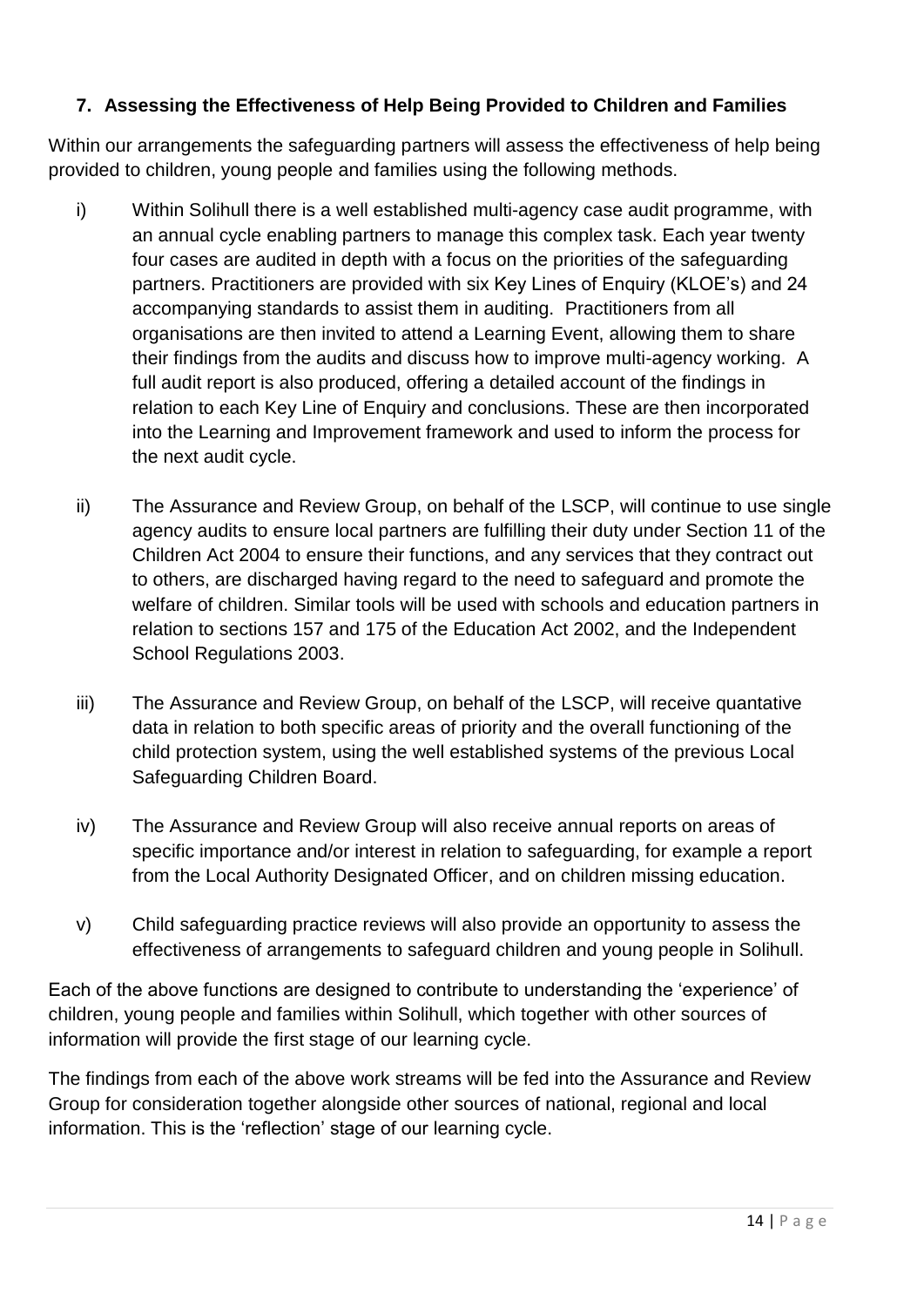#### **8. Child Safeguarding Practice Reviews**

The Solihull partnership has been part of the Birmingham led project focusing on the implementation of Local Child Safeguarding Practice Reviews (CSPRs). As a result, Solihull has adopted the regional practice guidance on commissioning and undertaking CSPRs, which covers all fourteen local authority areas in the wider West Midlands.

It will be the responsibility of the Local Authority to notify Ofsted of any serious incident within Solihull, in line with Ofsted's notification requirements. The Local Authority will share inform the safeguarding partners of that notification via the LSCP Business Unit.

The Rapid Review process following the notification of a serious incident will be delivered through the Child Safeguarding Practice Review (CSPR) Panel. The outcome from the Rapid Review will be a recommendation to the safeguarding partner representatives on the LSCP Executive as to whether, based on the information available, the incident meets the criteria for a local child safeguarding practice review (LCSPR) and whether a LCSPR should be commissioned. This recommendation will be subject of independent scrutiny by the Independent Scrutineer of the LSCP. The Chair of the CSPR Panel will inform the National Panel on behalf of the safeguarding partners of the outcome of the Rapid Review.

If it is decided that a LCSPR is to be commissioned, this will be completed in accordance with the West Midlands regional process. The terms of reference for such a review will be developed by the Solihull CSPR Group in conjunction with the lead reviewer if appropriate. There is an expectation that reports will be published on the LSCP website.

Child safeguarding practice review activity will be delivered through the Solihull Child Safeguarding Practice Review Panel and reported by exception into the LSCP Executive. The LSCP Executive will delegate to the Response and Delivery Group delivery of appropriate learning across organisations and agencies.

### **9. The Voice of Children and Families**

The views and opinions of those children, young people, parents and carers who have used services are collected within our annual multi-agency audit process. In addition, representatives of the LSCP will continue to engage with various youth events that are held in Solihull with a view to gaining views and feedback on various matters affecting children and young people in the local area. The Education and Learning Relevant Agency Group will provide a key link to young people in Solihull, with access to school councils and other such groups.

The work of the safeguarding partnership will also be informed by other existing groups, such as OVOS (Our Voice Our Service), the Children in Care Council, and well established links through partner agencies such as the Voluntary, Community Sector Reference Group (VSCRG) who work directly with children and families and so are well placed to advocate and represent the voices of children and identify potential safeguarding issues.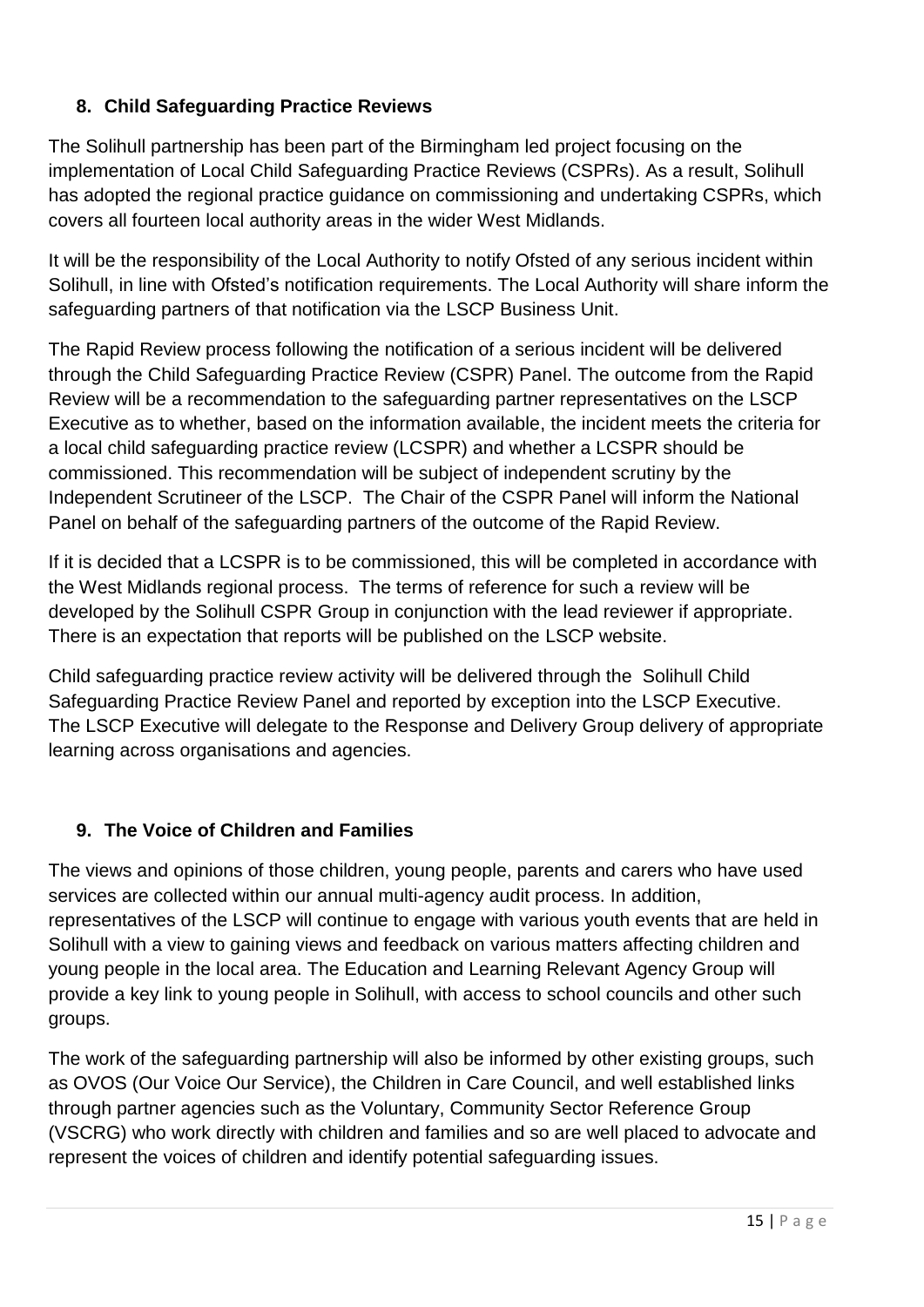#### **10.Multi-Agency Workforce Development**

The multi-agency workforce development arrangements within Solihull are well established and recognised as a strength within the partnership. Those arrangements will therefore continue unchanged within the new Solihull Local Safeguarding Children Partnership, and will be fed by the outcomes from the Response and Delivery Group when the need for learning and development across the partner agencies is identified.

The current multi-agency training offer is based on a modular format which provides practitioners and managers the opportunity to develop their skills and knowledge in the competencies needed for multi-agency work. The offer is supported by a multi-agency training pool, the members of which provide support to deliver training, each of them bringing different skills, experiences and agency perspectives to the training on offer.

The overall training offer is supported by the Learning Development Forum which provides an open consultative forum to enable multi-agency practitioners and managers who access both Local Safeguarding Children Partnership and Solihull Safeguarding Adults Board training programmes to review previous training, monitor existing training and engage in the planning and design of future training provision in order to meet front-line needs. This planning also takes into account national and local drivers including legislation, policy and practice development. The forum therefore provides an opportunity for practitioners to influence the scope and content of the multi-agency training on offer.

Finally, the quality and effectiveness of the multi-agency training being provided is monitored using a comprehensive evaluation process. When an individual registers for any LSCP training they are required to complete a pre-training questionnaire which asks them to rate their skill, knowledge and confidence in the subject. In order to measure the effectiveness of the training provided an evaluation form is then sent out three months after the course to both the practitioner who attended and their manager. It asks them the same questions as before as well as how the training has impacted on their practice/organisation. This system provides the safeguarding partners with a comprehensive understanding of the effectiveness of each module of the training provided, and the full evaluation report containing this detail is made available annually.

#### **11.Funding of Arrangements**

A dedicated Business Support Unit is in place to support these safeguarding arrangements. The funding model previously applied to the Solihull Local Safeguarding Children Board will continue through 2019/2020, with contributions being made by the three safeguarding partners and a number of relevant agencies. Further, income generation as a result of the provision of multi-agency training also contributes to the funding of the arrangements.

Having agreed a funding plan to see the new arrangements introduced in 2019/2020, partners are currently discussing a future funding model for the longer term, based on the concept of equitable and proportionate contributions.